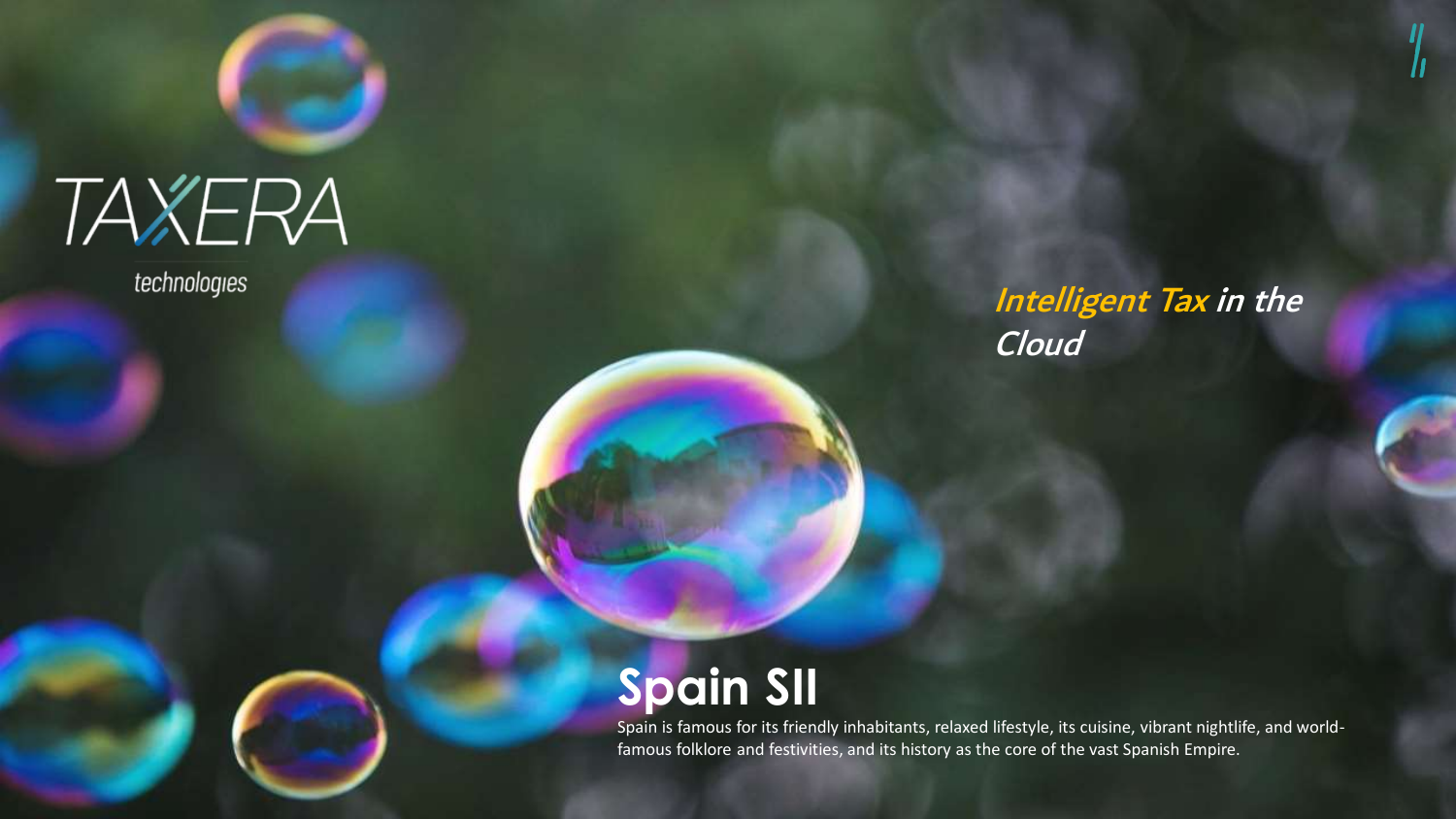### **Spain SII**

Spain is famous for its friendly inhabitants, relaxed lifestyle, its cuisine, vibrant nightlife, and world-famous folklore and festivities, and its history as the core of the vast Spanish Empire.

#### **Penalties associated**

Delays in the provision of information will be fined with 0.5% of the invoice amount, with a quarterly minimum of €300 and maximum of €6,000.

Although it is not expressly envisaged, the general penalties scheme should apply:

•Omissions or mistakes will be fined with 1% of the invoice amount, with a minimum of €150 and maximum of €6,000. •The lack of electronic provision of information will be fined with 1% of the annual turnover, with a minimum of €600.

#### **Exemptions from SII**

Taxpayers obliged to comply with the SII would not be obliged to file the following returns:

•Annual return of transactions with third parties (form 347) •Monthly return of operations included in the VAT Books (form 340) for businesses included in the Monthly VAT Refund Regime

•According to the Annual Summary VAT return (form 390), it is foreseen that it will not be compulsory either

Under the new system, the information related to all invoices issued or received, customs documents and accountancy documents, if any, must be transmitted electronically and almost immediately to the Spanish Tax Authorities (the STA), so that the STA have all of the information relating to the operations carried out by VAT taxpayers in real time.

The impacts all invoices, either complete or simplified.

The new system will be compulsory for businesses and professionals who are required to file VAT returns on a monthly basis, in other words those who: (i) have revenue exceeding €6 million; (ii) are included in the monthly refund regime; or (iii) who are applying the VAT Grouping provisions.

**VAT books of invoices issued or received.** The information related to each invoice issued or received must be electronically communicated to the STA within four natural days of the date of its issuance or from the date it was accounted for respectively. For these purposes, Saturdays, Sundays and national holidays are not included (but local and regional holidays are included, in principle).

Exceptionally, during the period between 1 July and 31 December 2017, the submission deadline will be eight natural days.

2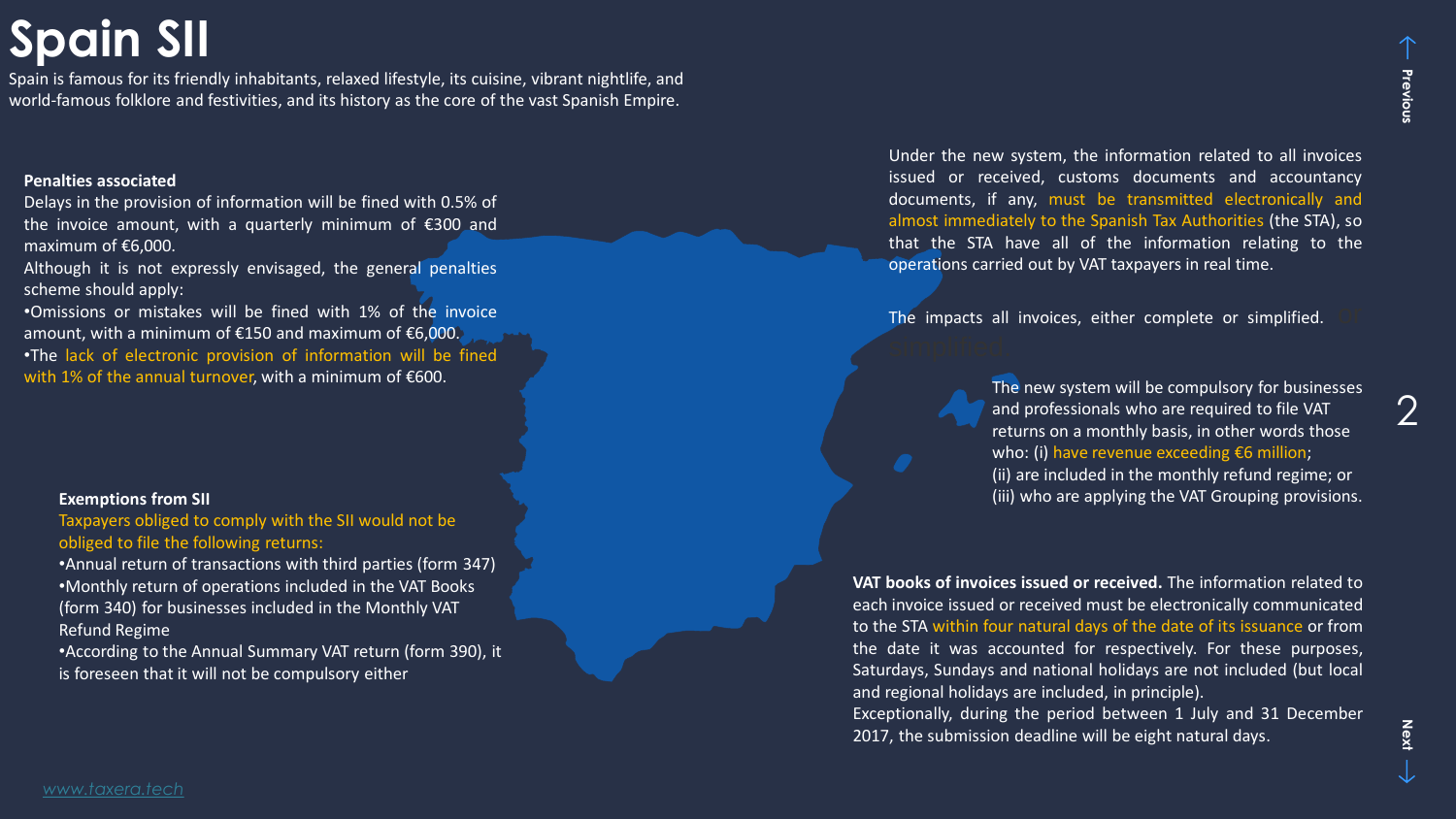## **Taxera Value Proposition**